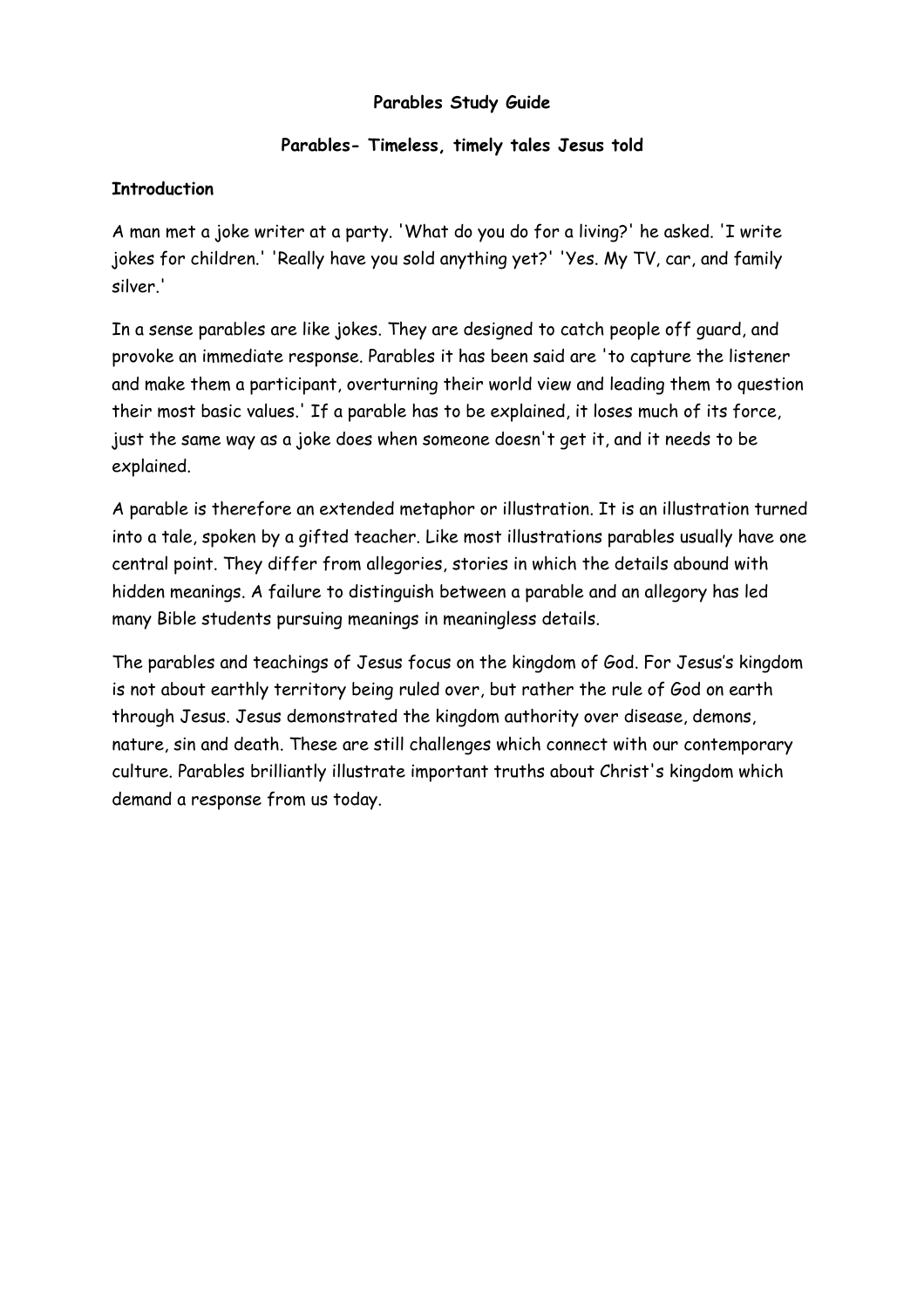### **Study 1 The Parable of the Sower**

### **The purpose: to understand the nature of parables, and our response to them**

### **The big picture**

1. Describe a firsthand experience, either serious or humorous, you have had either of farming or gardening in terms of caring for plants. What have you observed about the role of soil in relation to a plant's ability to thrive?

#### **The biblical picture**

Read Matthew Ch 13:1-23

2. Imagine yourself as a farmer listening to this parable in Jesus day. What immediate responses might you have to the images of seed and sower?

3. In vs.10 the disciples ask Jesus 'why do you speak to the people in parables?' How would you summarise his answer [vs.11-16]?

4. How do parables help Jesus' followers to understand his kingdom, but also hinder the understanding of those who don't follow him closely? [vs. 12-17]?

5. In vs. 18-23 Jesus explains the meaning to his disciples. The seed is the message of the kingdom, who is the farmer and the soil?

6. Satanic birds destroy the value of God's word for the first group of people. Why? What did these hearers lack [vs. 19]?

7. What can we do to help to understand God's message ?

8. Verses 20-12 describe the kind of person referred to as stony or rocky soil. What examples have you seen of people who respond this way?

9. How can we avoid this in our own lives and discourage it in the lives of others?

10. What kind of person does the third type of soil describe [vs.22]?

#### **Being in the picture**

11. How can we avoid being choked by the weeds and thorns Jesus mentioned?

12. Which of the four kinds of soil do you most identify with today? Why?

13.What are some practical examples of how we can become ' good soil'?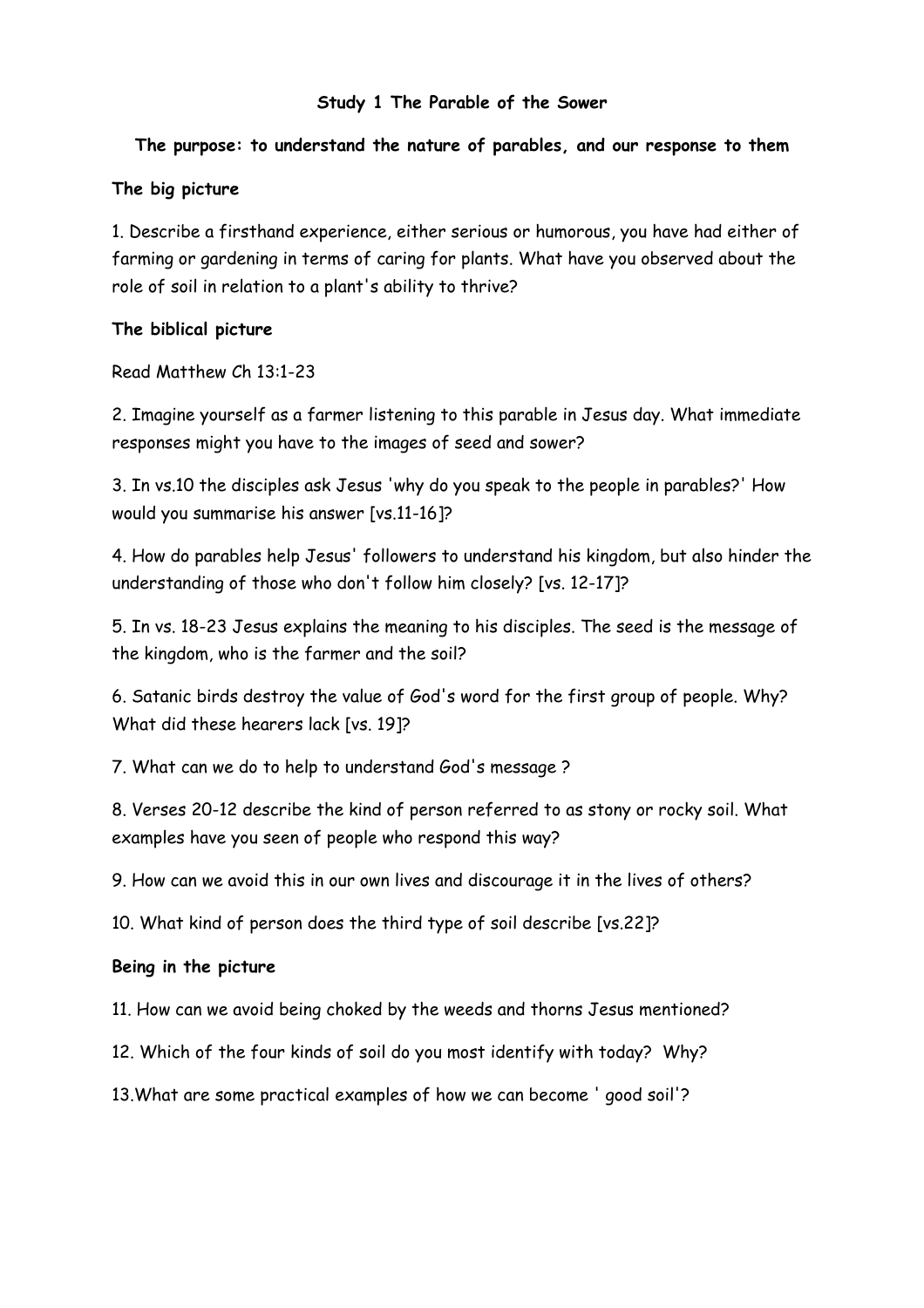## **The Lost Parables**

## **The purpose: to understand the joyful acceptance of repentance**

## **The big picture**

1. Make a list of the descriptive words that paint a picture of a God who is both punitive and harsh. Now read Luke 15:vs.5 & vs.20.

Make a contrasting list of descriptive words that illustrate this portrait of God. What thoughts and feelings do you have as you look at these two images of God?

## **The biblical picture**

Read Luke Ch 15:1-32

2. In these three parables compare the way the Pharisees see 'sinners' to the way Jesus says God sees them.

3. Imagine yourself listening to these stories as a Pharisee. What thoughts and feelings might you have in response to these stories?

4. Imagine yourself listening to these stories as one of the people the Pharisees called 'a sinner'. What thoughts and feelings might you have in response to these stories?

5. In reading the parables of Jesus it helps to imagine the sounds, smells, feelings. What comes to mind when you read the parables of the lost sheep, and the lost coin?

6. Who is represented by the central characters [or objects] in each of the parables?

7. How do you account for the intense reactions of the shepherd, woman and father to their losses and discoveries?

8. Look closely at the third parable. How might the Pharisees and the teachers of the law have felt about each of the actions of the younger son? [Vs. 13-16]

9. How might the Pharisees have expected the father to respond when the son returned home?

### **Being in the picture**

10. What do the details in vs.20-24 reveal about the feelings of our father in heaven?

11. How can this portrait of God help us feel accepted by the Father, in spite of our sin?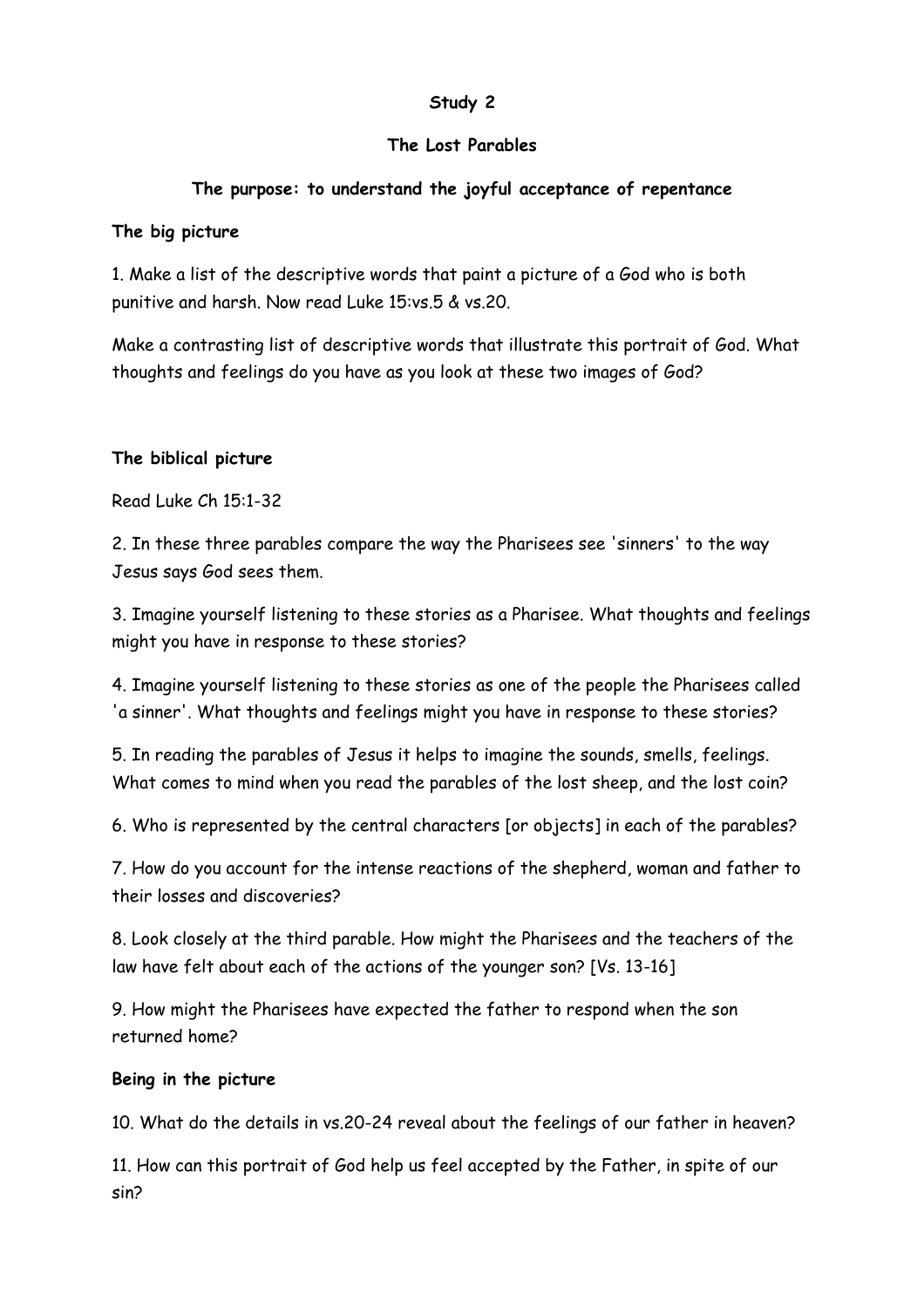12. Instead of concluding the story at vs.24, Jesus goes on to describe the reaction of the older son[ vs. 25-32]. What additional point do you think Jesus wants to make to the Jewish leaders and why?

13.How can this parable motivate us to love those who are lost?

## **Study 3**

## **The Good Samaritan**

## **The purpose: to understand what it means to love our neighbour.**

## **The big picture**

1. Do you ever feel guilty when you see either pictures of refugees or starving children on TV or in the papers? Should you? Explain?

2. Think of a time when you hesitated to respond to someone in need. What kept you from responding?

## **The biblical picture**

Read Luke 10:25-37

3. Put yourself in the place of the expert of the law, who is questioning Jesus. How might you feel in response to your first encounter with Jesus?

4. What kind of answer do you think the lawyer was expecting from Jesus when he asked 'who is my neighbour'?

5. If you were this lawyer, what thoughts feelings might you have to the story Jesus tells in response to your question' who is my neighbour'?

6. The situation described in vs.30 was common on the dangerous road from Jericho to Jerusalem. In what situations today is non-involvement seen as a wise choice?

7. Why do you suppose Jesus picked a Samaritan, someone form an ethnic group Jews detested, as the hero of the story?

8. Describe the Samaritan's actions from the point of view of [a] personal inconvenience [b] financial cost [c] risk [vs. 34-35]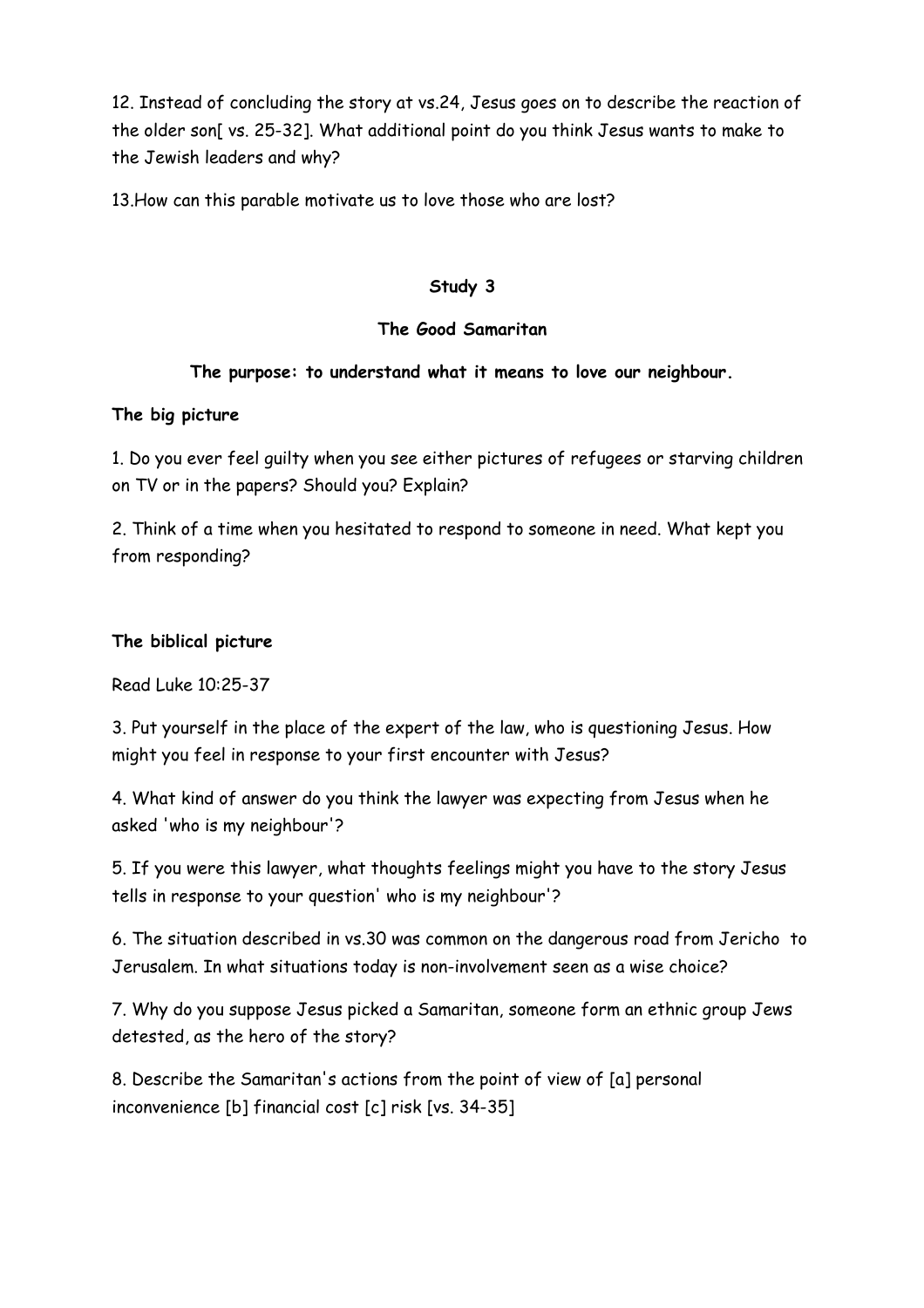### **Being in the picture**

9. How do one or more of your answer to question 8 discourage your own neighbourly actins?

10. Christ's question [vs.36] was not intended to prove that Samaritans could be better neighbours than Jews. What was he getting at?

11. 'Go and do likewise.' What exactly was Jesus telling the lawyer to go and do?

12. Think of a time when you experienced love from someone which was expressed in a practical way. What was it like to be loved in this way?

13. In what practical ways can we 'go and do likewise'?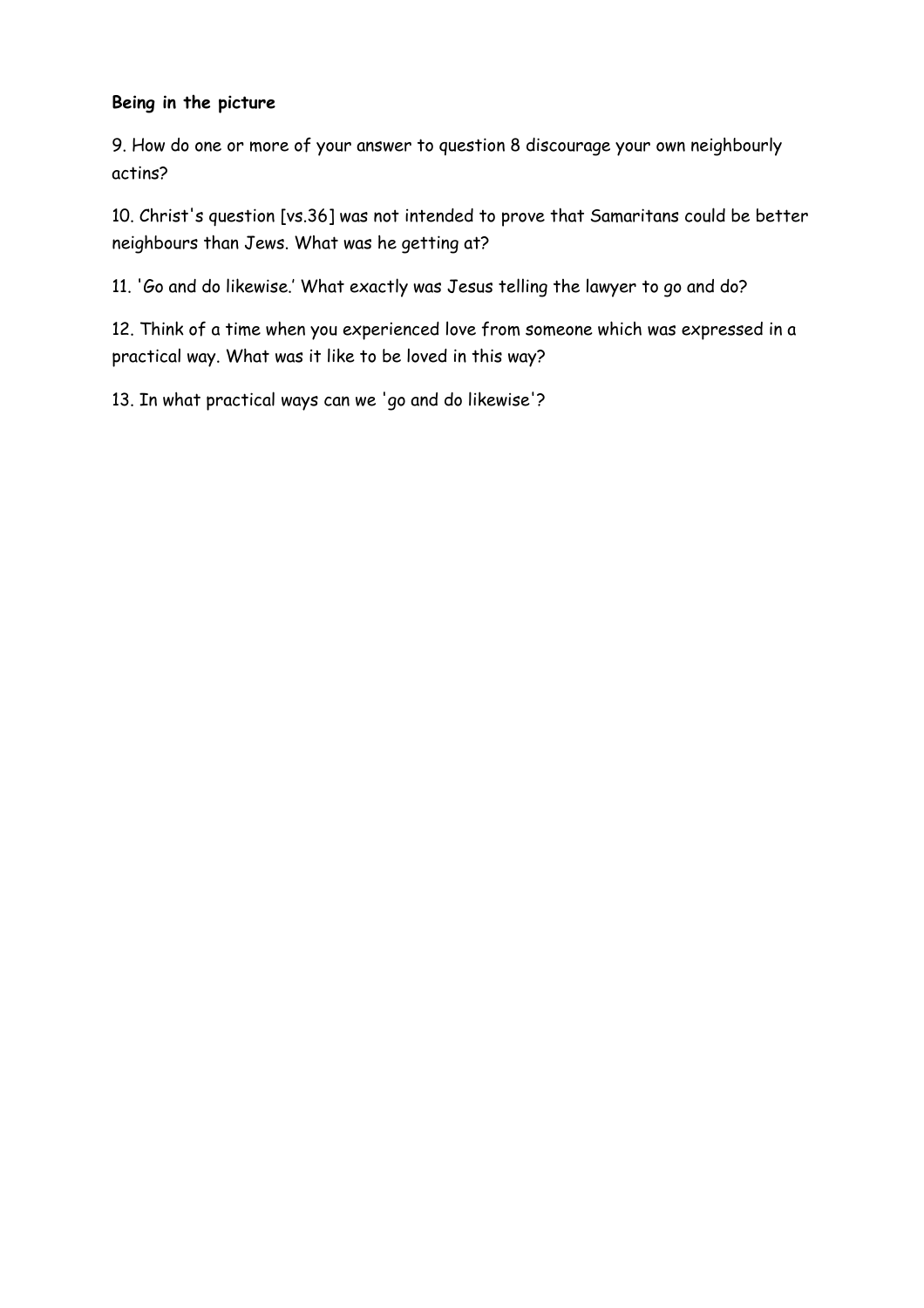## **The Unforgiving Servant**

## **The purpose: to understand why forgiveness is essential**

## **The big picture**

1. As a group make a list of thoughts, feelings and beliefs which create barriers to fully forgiving another person.

## **The biblical picture**

Read Matthew 18:21-35

2. How would you describe Peter's question in vs.21?

3. What view of forgiveness does Peter's question reveal?

4. Jesus tells Peter to forgive seventy-times seven times. What is Jesus' point?

5. Ten thousand talents is approximately seven million pounds, and the King's intended action [vs25] would have been considered just. If you were the man, how would you have felt before and after the king cancelled the debt?

6. In the light of this story, how real to you is [a] your indebtedness to God and [b] the marvel of your escape from justice?

7. A hundred denari, is a trivial amount compared to ten thousand talents. What lesson do you think Christ intends by the sum?

8. How should the comparison affect our view of the sins of others?

9. Look at Jesus' parable as a response to Peter's question. What would you say is at the heart of Jesus' answer to Peter?

## **Being in the picture**

10. What happens to our spiritual freedom and our fellowship with God when we are critical and unforgiving?

11. Think of someone you have difficulty in forgiving. What barriers keep you from being free to forgive this person?

12. How would remembering God's love and forgiveness towards you help you forgive others?

13. Take some time reflecting on completely, freely and compassionately, God has forgiven you.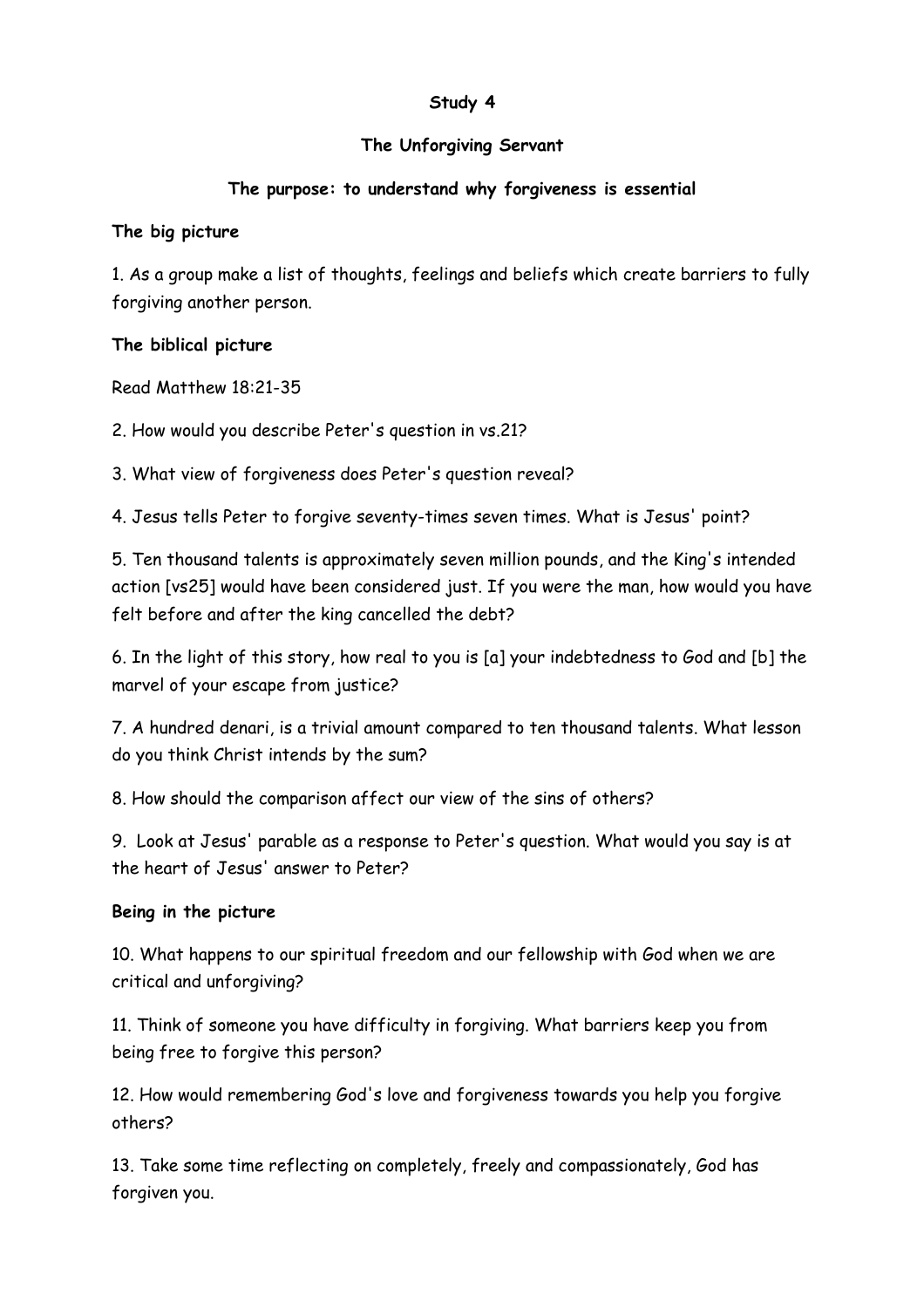### **The Widow and the Judge**

## **The purpose: to show the value of persistent prayer**

### **The big picture**

1. Can you think of a crazy, wild scheme you have ever put your hope in? [maybe think back to your childhood]

## **The biblical picture**

Read Luke Ch 18:1-8

2.The characters in this parable are drawn sketchily but vividly. What images come to mind when you think of [a] the widow and [b] the judge?

3. Why do you think the widow is so persistent?

4. How would you define' persistence' or 'determination' of this sort?

5. What finally motives the judge to act?

6. What we believe about God, and how we feel about him when we pray may not be the same. In what ways do your feelings and beliefs sometimes conflict when you pray?

7. Use your imagination to fill in the details about those praying to God in vs.6-8. How would you describe them and their circumstances?

8. Jesus told this parable to show u hat we should always pray and not give up[vs.1]. How would you explain the uncertainty of his final question in vs.8?

## **Being in the picture**

9. Are your prayers as desperate as those described here? Why or why not?

10. In what ways can we expect God to do far more for those in vs.7 than the judge did for the widow?

11. When are you most tempted to give up praying about someone or something?

12. How can this parable encourage you to keep on praying?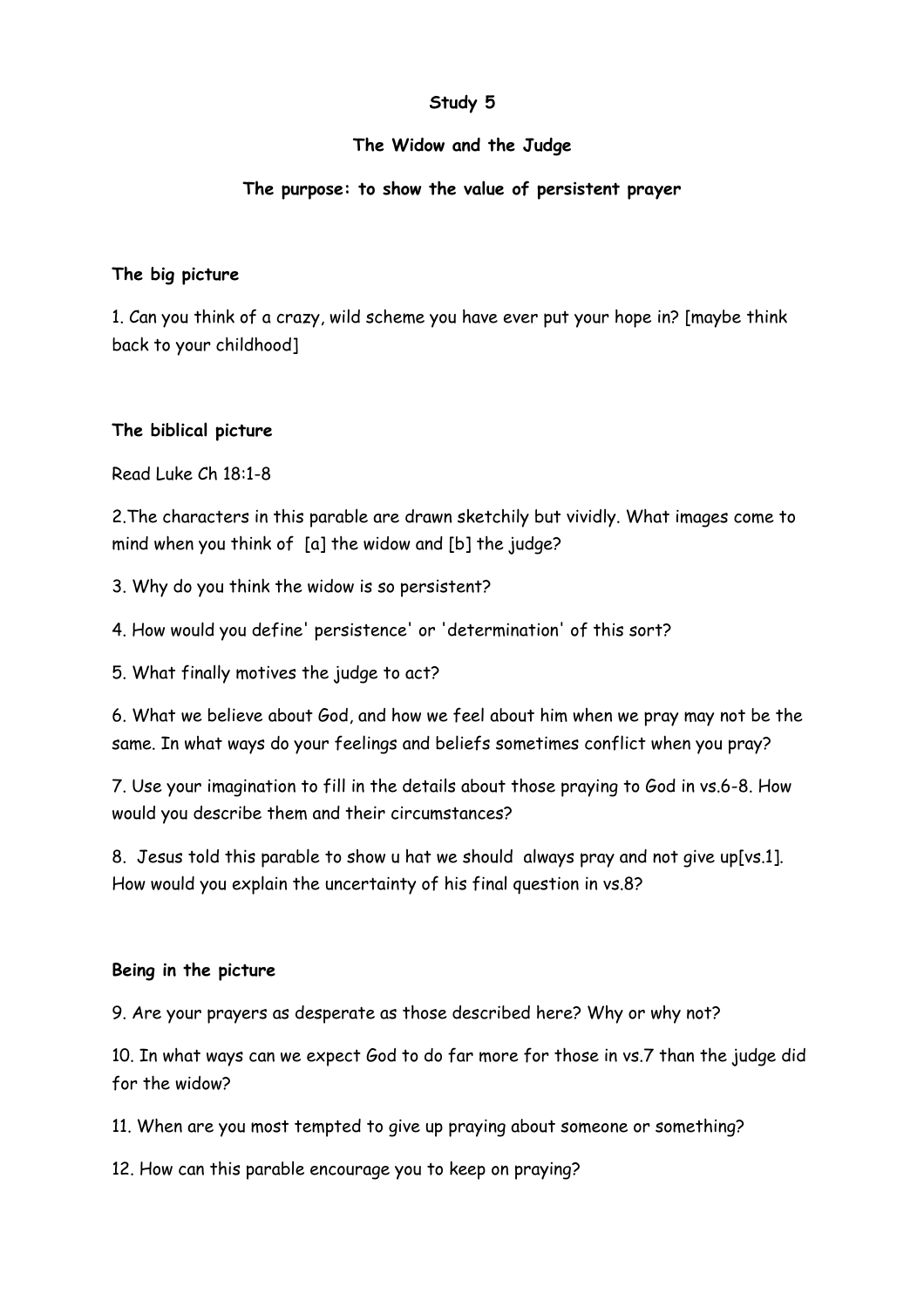### **The Wheat and the Weeds**

**The purpose: to understand why judgement needs to be kept in God's hands.**

### **The big picture**

 1. The followers of Jesus have always lived in an environment which is hostile to the life and teaching g of Jesus way of living. What difficulties can this environment create for followers of Jesus?

## **The biblical picture**

Read Matthew 13:24-30 & 36-43

2. What title would you give this parable?

3. What crisis occurs at the beginning of the parable [vs.24-26]?

4. The owners servants offer to pull up the weeds. What alternative does the owner propose, and why?

5. According to Jesus what do the key elements of the parable stand for[vs. 37-39]?

6. What is the meaning of the weeds being pulled up and burned in the fire[ vs. 41-42]?

7. Like the owner's servants in vs.28, how have Christians sometimes pulled up the weeds prematurely?

8. What have been some of the consequences of this misguided concern?

### **Being in the picture**

9. Do you see the field as the church or the world- or both? Explain.

10. How does this parable help you understand God's patience and plan for dealing with evil?

11. What hopes does the parable offer Christians?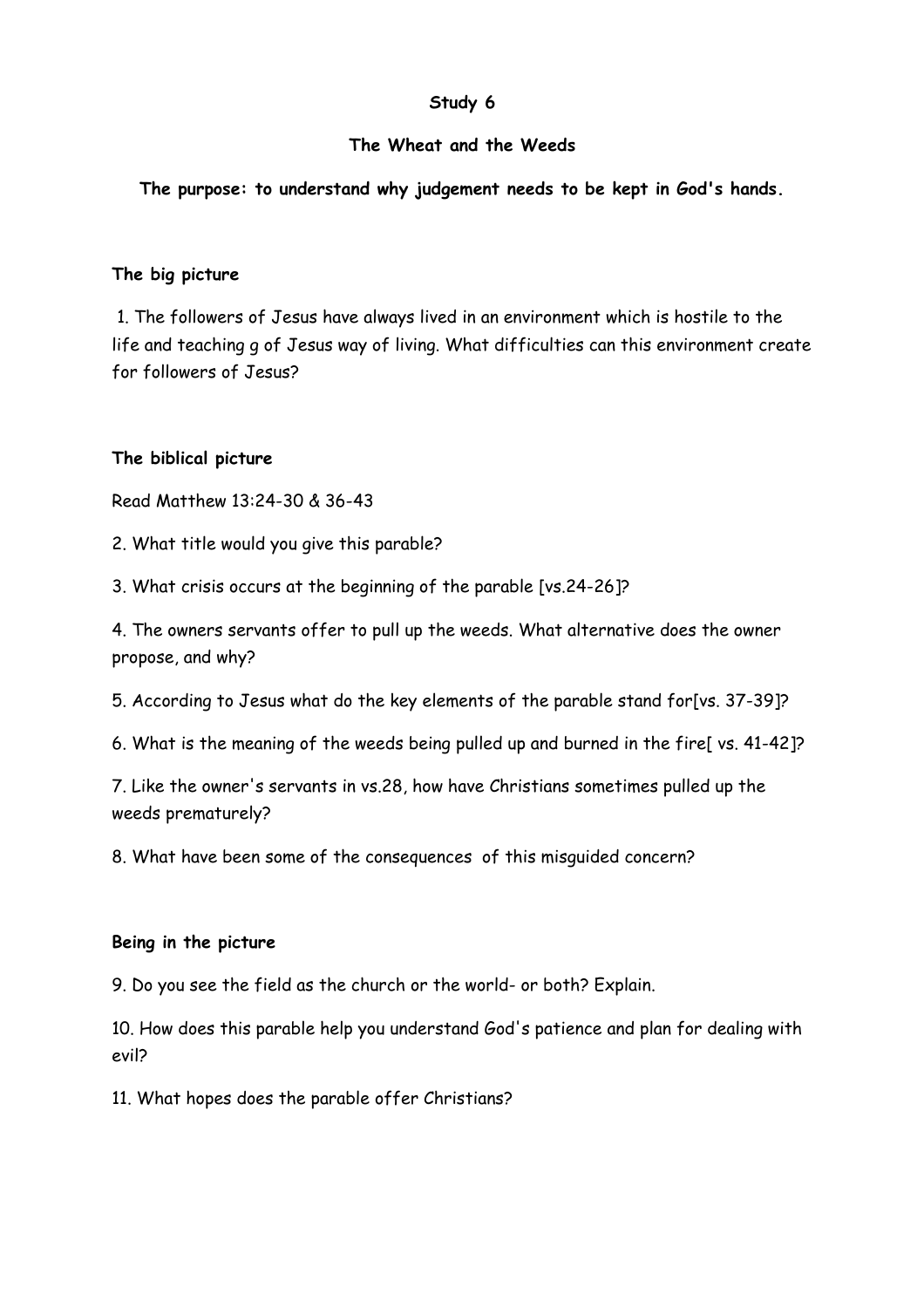### **The Parables of Money & Self-worth**

**The purpose: to understand that human values of worth and fairness are often not the same as kingdom values**

#### **The big picture**

1. List as many examples as you can think of that demonstrate how our society links people's value with their wealth.

2. What do you believe is God's perspective of your value as a person?

#### **The biblical picture**

Read Matthew 19:16-20:16

1. What themes do you see running through these verses?

2. Before answering the man's question vs. 16 Jesus asks a number of his own vs.17. Why?

3. How do you think the man feels about this exchange?

4. Jesus replies' if you want to enter life, obey the commandments'. If the New Testament teaches that we cannot be saved by obeying the law, then what does Jesus mean?

5. The man implies that he has kept all the commandments. Drawing from the text would you say this is true?

6. What value would you see in following Jesus' model here as you present the gospel to non-Christians?

7. In biblical times people thought wealth was a reward for righteousness. How does Jesus challenge this view[vs. 23-26]?

8. What can we learn from the rich man in this story?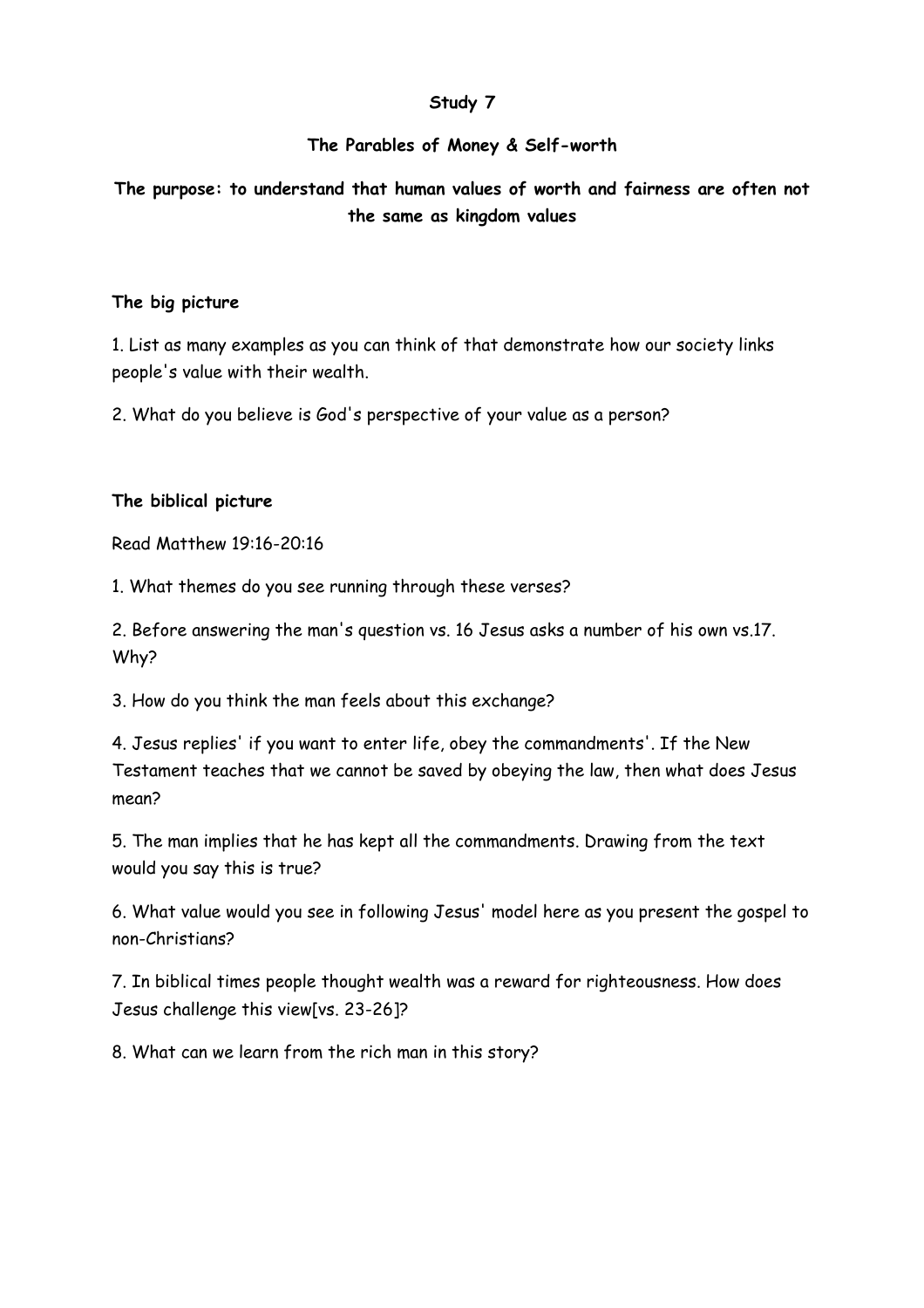## **Being in the picture**

9. In Matthew 20:1-16, how does his parable arise out of the discussion over the rich young man?

10. Imagine that you had borne the burden of the work in the heat of the day[vs.12] yet were paid the same as those who only worked and hour. How would you feel, and why?

11. Although the landowner's actions seem unfair, he claims they are not[ vs. 13-15] Why aren't they unfair?

12. The landlord clearly represents God. How do his values as seen in this parable conflict with society's values?

13. What can we learn from God's generosity as shown in this parable?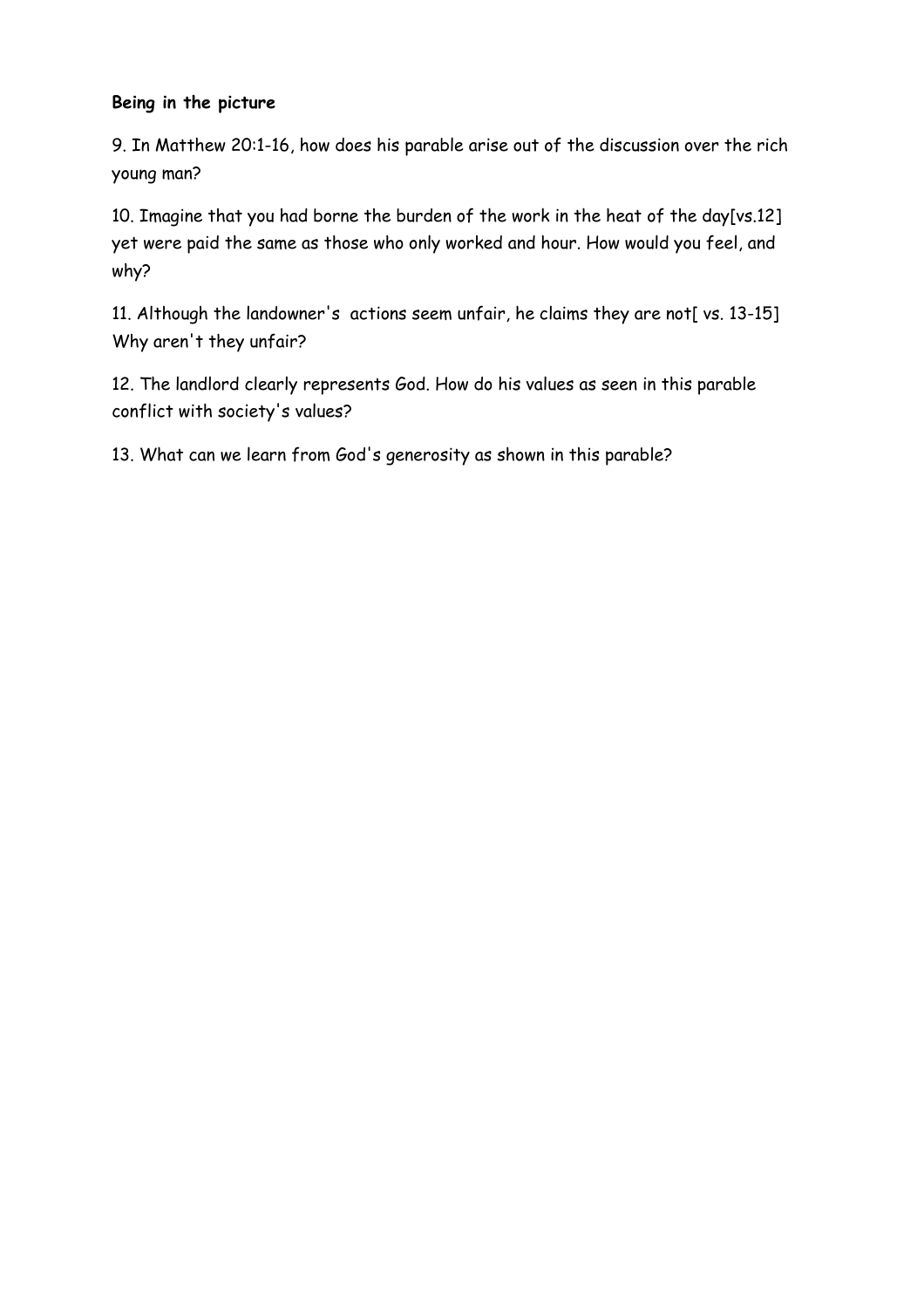## **The Wise and Foolish Virgins**

## **The purpose: to realise the importance of waiting in hope**

### **The big picture**

1. Think of a time you waited a long time for someone or something important to you. What was the waiting like? What helped you maintain hope?

## **The biblical picture**

Read Matthew 24:36-25:13

2. List the parables Jesus used here, how do they compare and contrast?

3. Put yourself in each parable. How would it change the picture if you, as the character, were waiting with expectation for ' the coming of the Son of Man'?

4. How will the coming of the Son of Man be similar to the days of Noah[ 24:36-41]?

5. Christ's main point is not to warn against eating, drinking and giving in marriage. What then is he emphasising?

6. Jesus compares his coming as thief breaking into a house, and master returning home. What does each story emphasise about [a] the nature of the Lord's return [b] our responsibility?

7. If the Lord returned today what would he hope to find us doing[ 24:45-46]?

8. In the verse you have just looked at in question 7 would you say that Jesus' illustrations about his coming were joyful of fearful events? Explain.

9. How did the bridegroom's long delay reveal the difference between the wise and foolish virgins [ 25:6-12] ?

10. According to this parable, what constitutes wisdom in relation to Christ's return?

### **Being in the picture**

11. It has been over two thousand years since Jesus promised to return. What negative effects might this have on us?

12. What can we do to overcome these negative effects and wait with expectations for his return?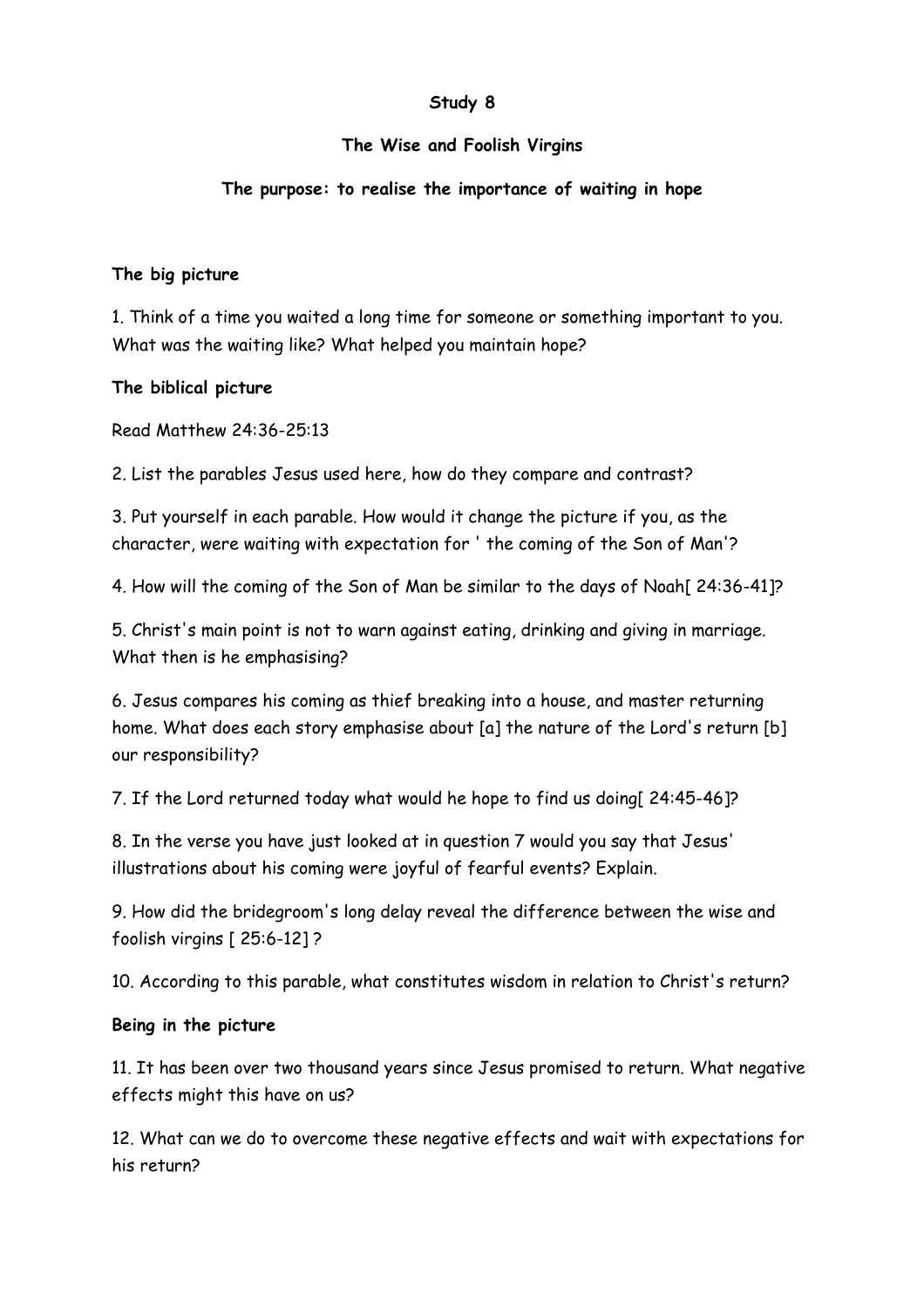### **The Parable of the Talents**

**The purpose: To understand the key role that trust plays in our willingness to risk investing the resources God has given us in furthering his kingdom.**

#### **The big picture**

1. If someone loaned you a million pounds, and you had to pay it back in ten years, what would you do with it?

**The biblical picture**

Read Matthew 25:14-30

2. What title might you give this story?

3. How and why does the Master entrust his money to these servants?

4. A talent was not a personal ability, but a measure of money equal to about one thousand pounds. Put yourself in the place of the first and third servants. What thoughts beliefs feelings would you have experienced if you were trusted with their talents?

5. Compare the reaction of the master to the first and second servants, what matters to him, and what does not matter to him?

6. As you look at the statements from the three servants[ vs. 20,22, 24-25], what can you infer about their relationships with their master?

7. How might their relationships have affected their actions in vs.16-18?

8.Think of who you have done jobs for. What bearing did your relationship with them have on your attitude towards the job?

9. How is the master, like, and unlike God?

#### **Being in the picture**

10. How does our relationship with God affect our attitudes towards what we do?

11. List some of the resources God has given his people to further his kingdom?

12. How can you faithfully handle the responsibilities God has given you?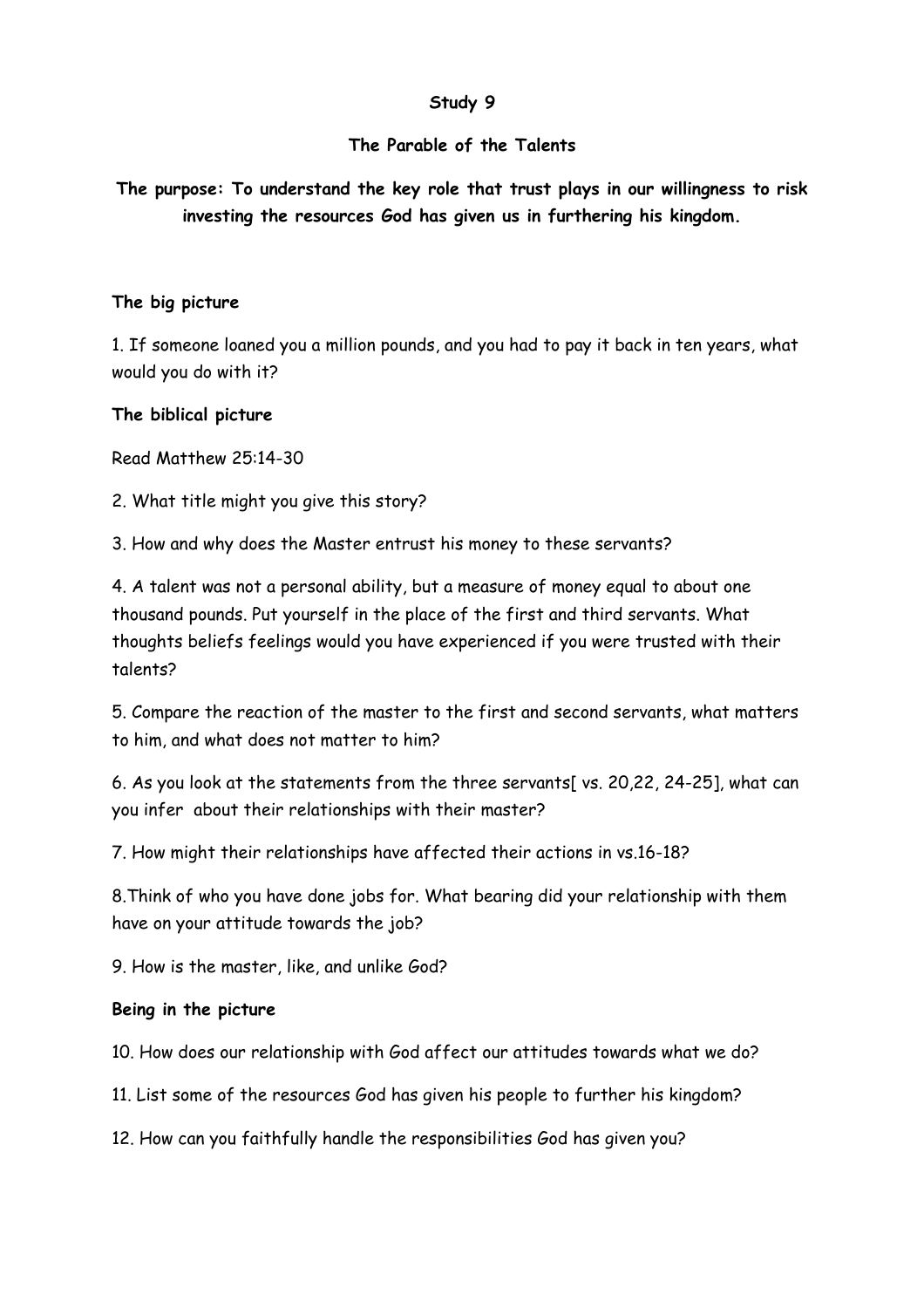## **The Pharisee & the Tax Collector**

## **The purpose: to understand humility**

### **The big picture**

1. Think of a time when you were tempted to see yourself as superior to someone else spiritually. What dangers do you see in giving in to this temptation?

2. Think of a time when you have felt judged as 'less spiritual'. What wounds did being judged like that create in your heart and mind?

## **The biblical picture**

## **Read Luke 18:9-14**

3. How would you re-tell the story of the two men using modern characters?

4. Put yourself in the Pharisees place. What would this experience of seeing oneself as superior feel like?

5. The Pharisee addressed God, but to what extent does God occupy his attention?

6. What do vs.11-12 reveal about how the Pharisee sees himself? What does this reveal about his attitude to God?

7. How often does the Pharisee compare himself with others?[ vs.11]

8. How does the Pharisees comparison with others affect you when you compare yourself with those you look down upon?

9. Put yourself in the tax collectors place. What do you imagine he is thinking and feeling?

10. How does the way the tax collector views himself[vs.13] contrast with how the Pharisee views himself?

### **Being in the picture**

11. Notice the positions, postures, gestures of the Pharisee and the tax collector. What conclusions can we draw from these contrasts in their body language?

12. In what ways are we tempted to feel spiritually superior to others today?

13. What, in your experience, is the relationship between awareness of our need for God's mercy and genuine humility?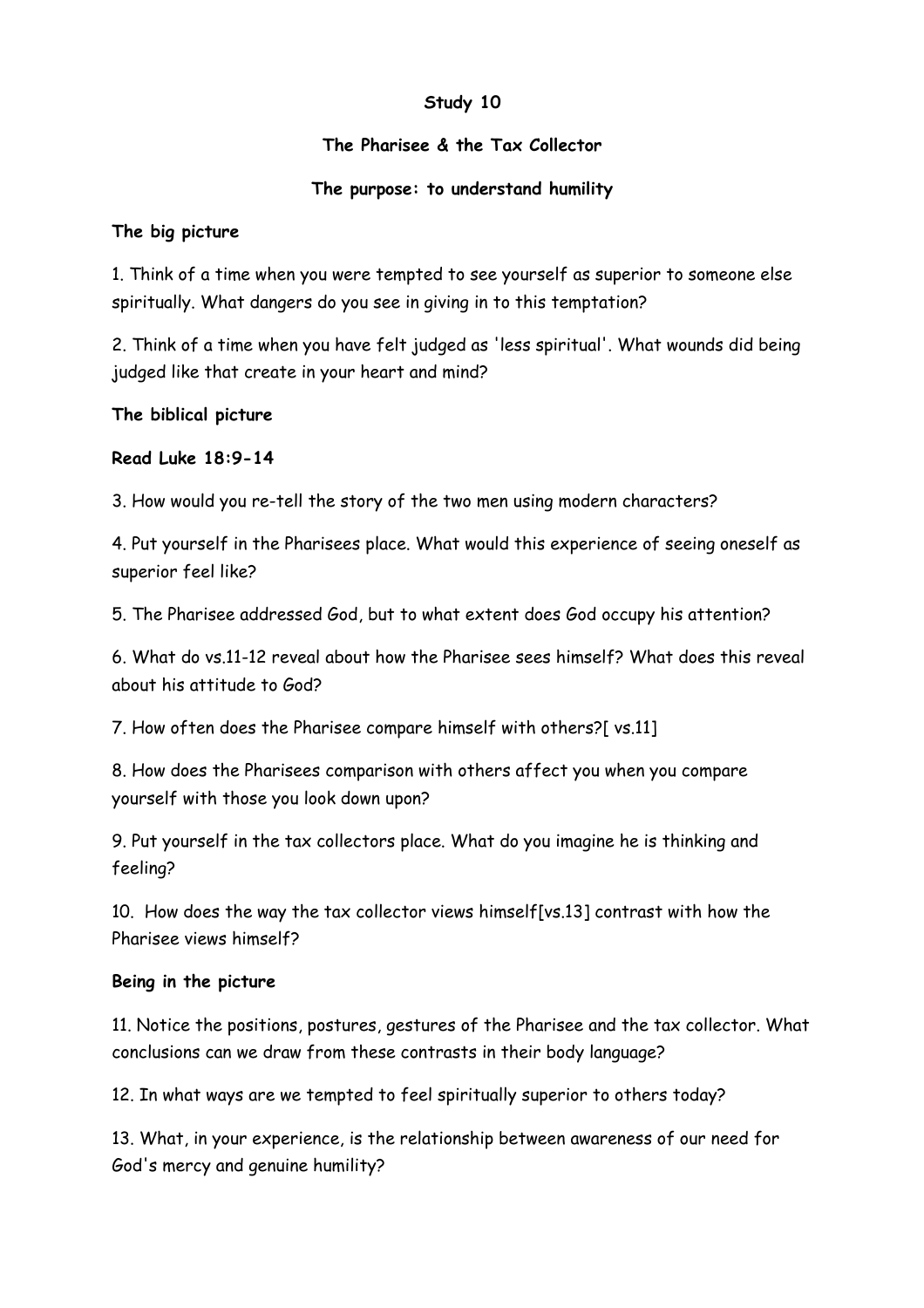### **The Parable of the Rich Fool**

# **The purpose: to consider the dangers of greed, and the importance of being spiritually rich**

#### **The big picture**

1. As a group make a list of as many fears as you can that keep people focused on making and having 'enough' money.

2. Make a mental list of your personal anxieties about making and having 'enough' money. How do the two lists compare, and contrast.

#### **The biblical picture**

#### **Read Luke 12:13-21**

3. Describe everything we know or infer about the man who comes to Jesus [vs. 13-15

4.Put yourself in the man's place as he listens to the story Jesus tells in response to his question. What thoughts and feelings might he have had in response?

5. Jesus tells us, 'watch out, be on your guard against all kinds of greed.'[vs15] How would you describe the experience of greed?

- 6. Why is greed so dangerous?
- 7. How would you evaluate the actions of the rich man in vs.16-18?
- 8. How would you evaluate his attitude in vs.19?
- 9. How does Jesus expose the man's false sense of security[vs.20]?
- 10. Is Jesus condemning material prosperity in this parable[ vs. 21]? Explain.
- 11. What does it mean to be' rich towards God'?

#### **Being in the picture**

- 12. During times of prosperity, why is it easy to feel secure and at ease?
- 13. How does being ' rich towards God' help us feel 'free from all kinds of greed'?
- 14. What practical steps can we take to become spiritually rich?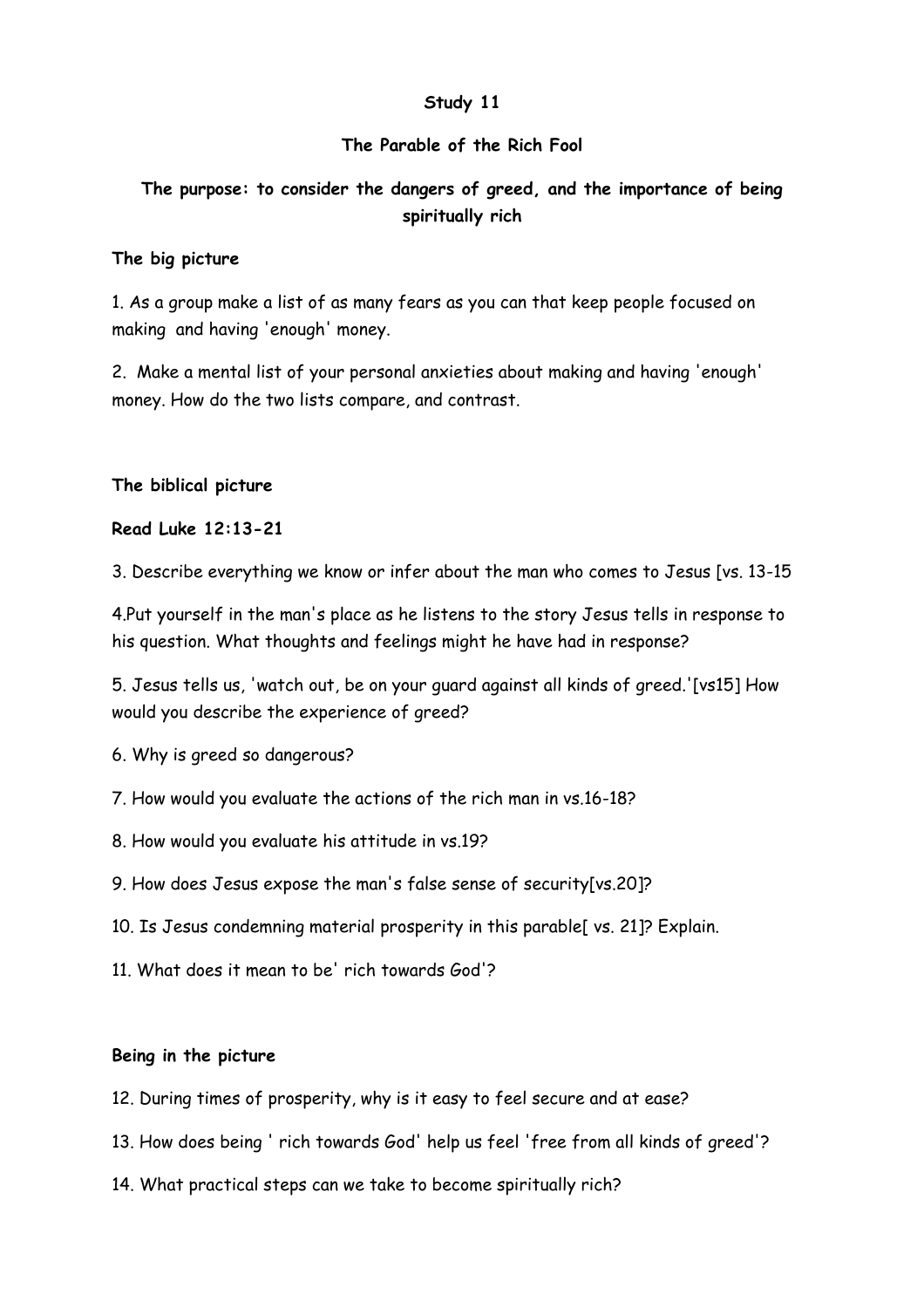### **The Rich Man & Lazarus**

**Purpose: to realise the importance to being open to open to hearing from God, and open to God's wisdom and love**

#### **The big picture**

1. Have you ever been asked for money from a street person? How did you react?

2. Think of a time when you did not want to hear God's wisdom or Jesus' teachings? What helped you become more open to hear and respond?

#### **The biblical picture**

#### **Read Luke 16:19-31**

3. How does the parable reveal the rich man's lack of concern for Lazarus [vs.19-21]?

4. How would you account for the rich man's indifference towards Lazarus?

5. What are some of the ways that you have heard people explain what some in society are poor?

6. Which of the ways of thinking in question 5 do you find to be the most biblical and why?

7. How does the parable contrast the state of the two men before their death, at their burial and after their death?

8. Does the parable teach that Lazarus experienced heavenly bliss because of his earthly poverty and that the rich man experienced torment because of his wealth on earth? Explain.

9. Contrast the rich man's accessibility to Lazarus in life and death [vs. 20, 23, 26]

10. What is the one thing that Abraham asks the rich man to do [vs.25]?

11. Why does God send messengers from the dead to warn us [vs.31]?